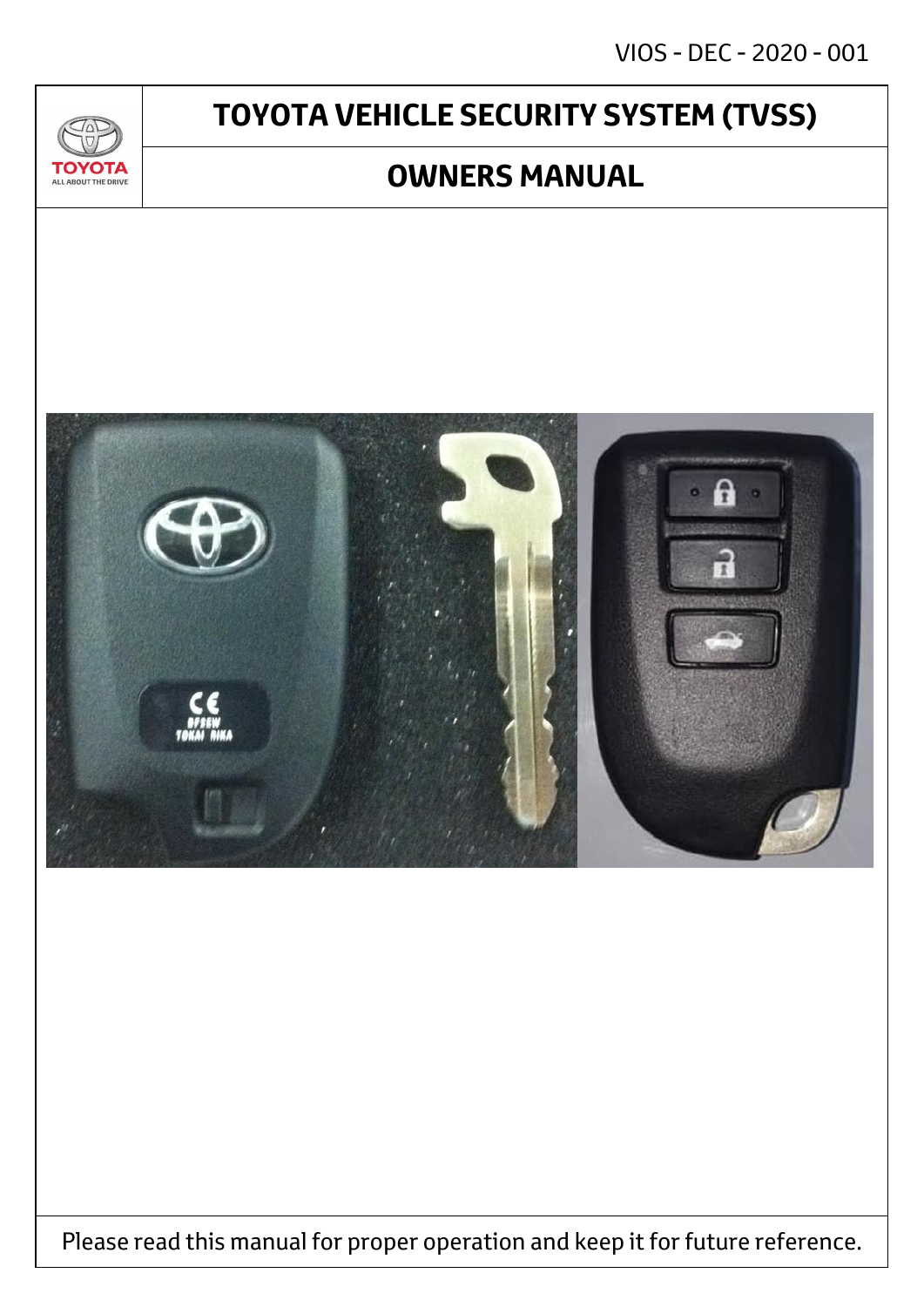# VIOS - DEC - 2020 - 001



# **TABLE OF CONTENTS**

# **TOYOTA VEHICLE SECURITY SYSTEM (TVSS)**

| <b>Section</b> | <b>Title</b>                                           | Page           |
|----------------|--------------------------------------------------------|----------------|
| 1.0            | <b>Introduction</b>                                    |                |
| 1.1            | <b>Safety Instructions</b>                             | 1              |
| 1.2            | Compliance                                             | 1              |
| 2.0            | <b>User Interface</b>                                  |                |
| 2.1            | <b>Product Overview</b>                                | $\overline{2}$ |
| 3.0            | <b>Operating Toyota Vehicle Security System (TVSS)</b> |                |
| 3.1            | <b>Locking Doors</b>                                   | 3              |
| 3.1.1          | With Advanced Keyless Entry System                     | 3              |
| 3.1.2          | <b>With Electronic Key</b>                             | 3              |
| 3.2            | <b>Unlocking Doors</b>                                 | $\overline{4}$ |
| 3.2.1          | With Advanced Keyless Entry System                     | 4              |
| 3.2.2          | <b>With Electronic Key</b>                             | 4              |
| 3.3            | <b>Unlocking Trunks</b>                                | 5              |
| 3.3.1          | With Advanced Keyless Entry System                     | 5              |
| 3.3.2          | <b>With Electronic Key</b>                             | 5              |
| 3.4            | <b>Auto Relock Function</b>                            | 6              |
| 3.5            | <b>Replacing Battery in Transmitter</b>                | 6              |
| 3.6            | <b>Activate Alarm System</b>                           | $\overline{7}$ |
| 3.7            | Deactivate Alarm System                                | 8              |
| 3.8            | <b>Invalidity of Invasion and Tilt Sensor</b>          | 8              |
| 3.9            | <b>History Record</b>                                  | 9              |
| 4.0            | <b>Features</b>                                        |                |
| 4.1            | <b>Protection Features</b>                             | 10             |

Please read this manual for proper operation and keep it for future reference.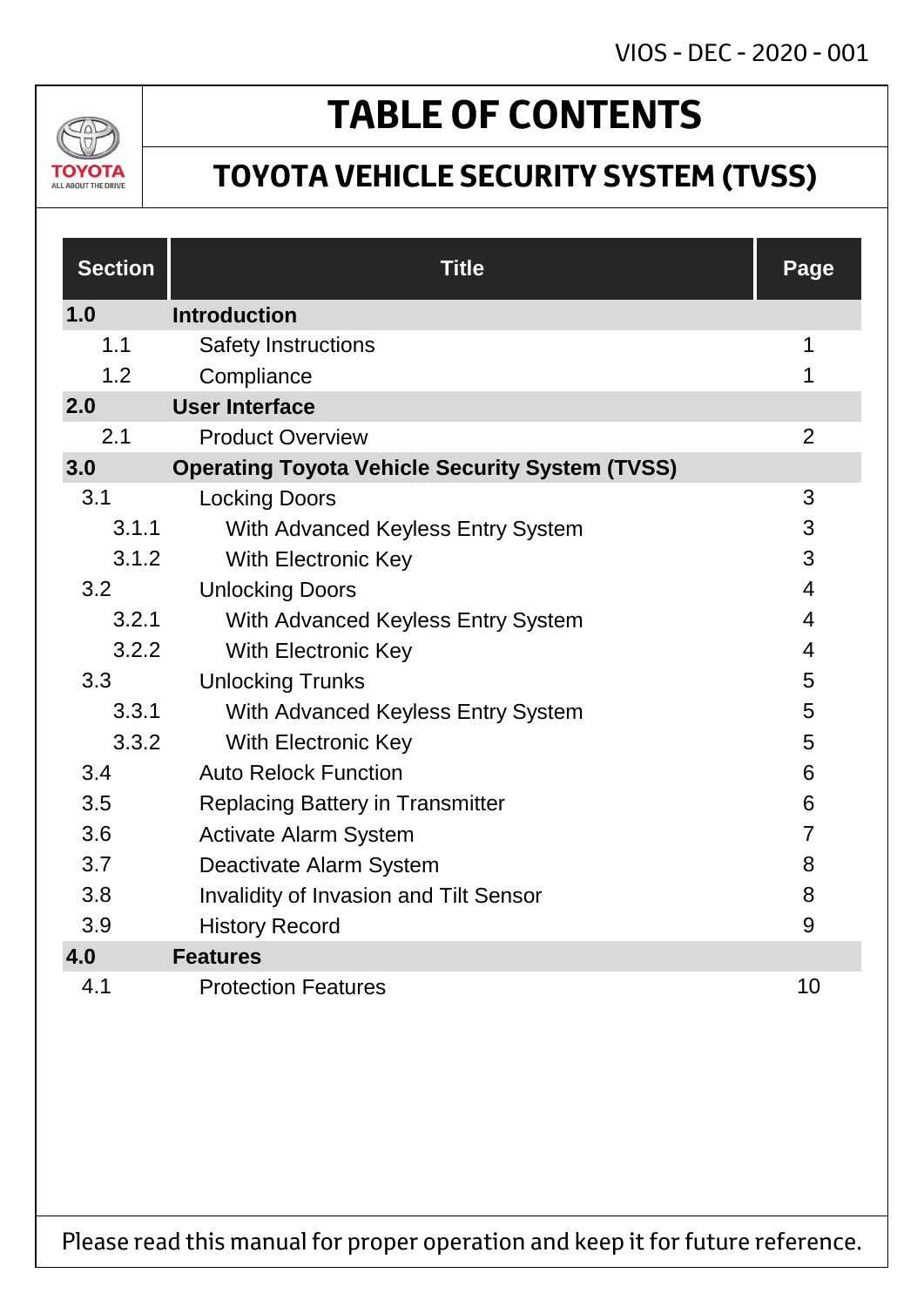# **SECTION 1.0**

# **Statements & Declarations**

#### **Safety Instructions 1.1**

## **Warning**

ALL AROUT THE DRIV

This Toyota Vios / Yaris Vehicle is fitted with Toyota Vehicle Security System (TVSS). However, it is recommended that even with such protection system, it is advisable to take precaution in protecting yourself, your belongings and your car at all times.

## **Cautions**

 $\land$  Never leave your valuables such as handbags, computers and cash in your car

⚠ Never leave your spare keys in your car

 $\wedge$  Always remember to park your car in a brightly light and safety place





● Transmitter unit works approximately within 30m (approximately 98 ft) radius of the vehicle center as indicated in the figure above.

#### **Compliance 1.2**

- ECE 116 Certification
- UK Thatcham Equivalent
- Standards and Industrial Research Institute of Malaysia (SIRIM)

Please read this manual for proper operation and keep it for future reference.  $\vert$  1/10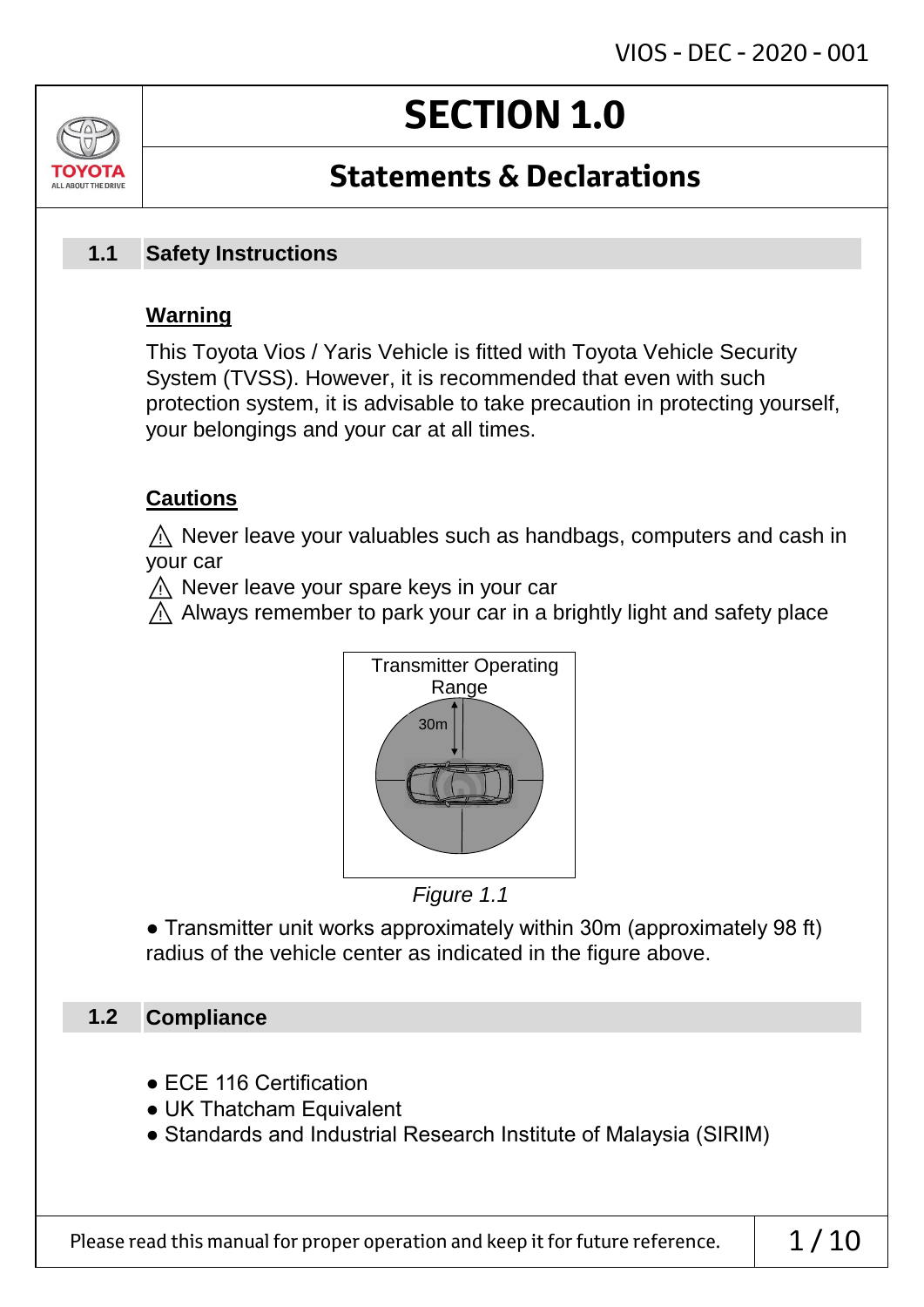# **SECTION 2.0**

# **Getting Started**

#### **Product Overview 2.1**



*Figure 2.1*

**Electronic Key**

•

Jn

TOVOTZ ALL ABOUT THE DRIVE

**Mechanical Key**

## **Lock Button**

• Press to lock all doors, bonnet and trunk.

## **Unlock Button**

• Press to unlock all doors, bonnet and trunk.

## **Unlock Trunk**

• Press and hold approximately 1 second to unlock the trunk.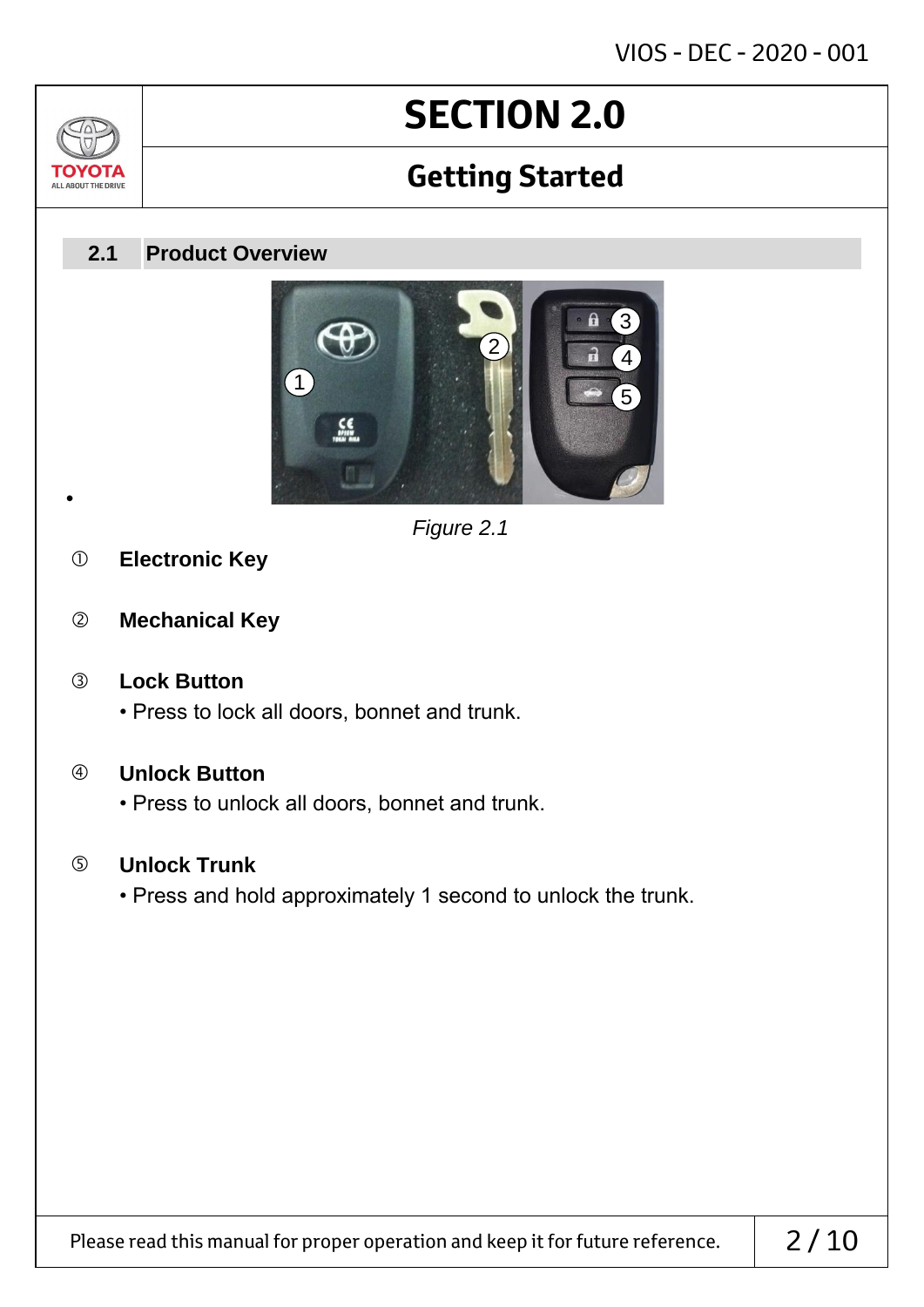

# **Operating Toyota Vehicle Security System (TVSS)**

#### **Locking Doors 3.1**

#### **With Advanced Keyless Entry System 3.1.1**



Press switch at door handle

*Figure 3.1.1*

- **Step 1** Bring transmitter at the Transmitter Operating Range
- **Step 2** Press switch at the door handle - All doors turn lock and signal light flash once
- **Note** All doors, bonnet and trunk must close.
	- **With Electronic Key 3.1.2**



*Figure 3.1.2*

- **Step 1** Bring transmitter at the Transmitter Operating Range
- **Step 2** Press lock button - All doors turn lock and signal light flash once
- **Note** All doors, bonnet and trunk must close.

Please read this manual for proper operation and keep it for future reference.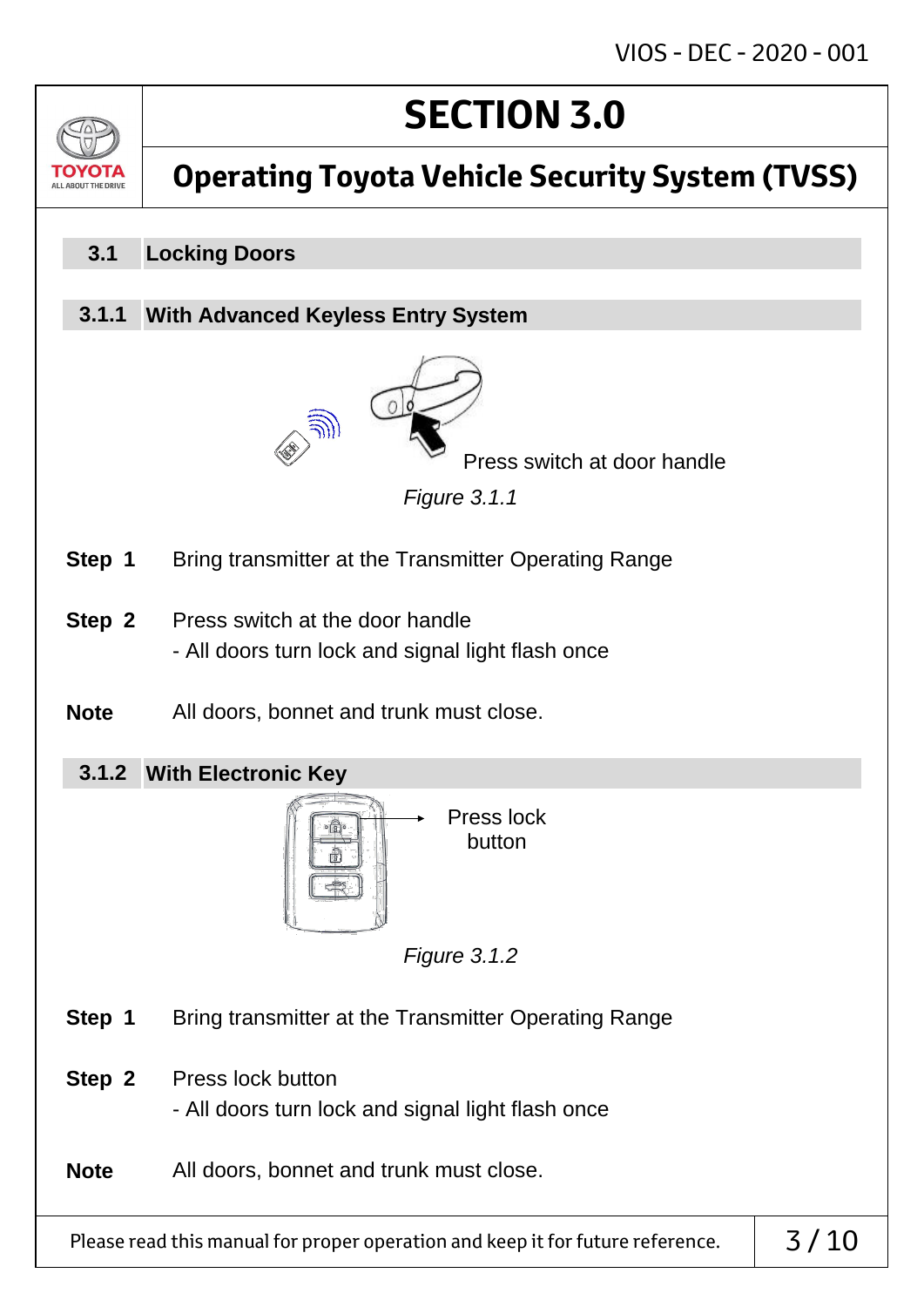

# **Operating Toyota Vehicle Security System (TVSS)**

#### **Unlocking Doors 3.2**

#### **With Advanced Keyless Entry System 3.2.1**



Press switch at door handle

*Figure 3.2.1*

- **Step 1** Bring transmitter at the Transmitter Operating Range
- **Step 2** Press switch at the door handle - All doors turn unlock and signal light flash twice

## **With Electronic Key 3.2.2**



*Figure 3.2.2*

- **Step 1** Bring transmitter at the Transmitter Operating Range
- **Step 2** Press unlock button

- All doors turn unlock and signal light flash twice

Please read this manual for proper operation and keep it for future reference.  $\vert 4/10$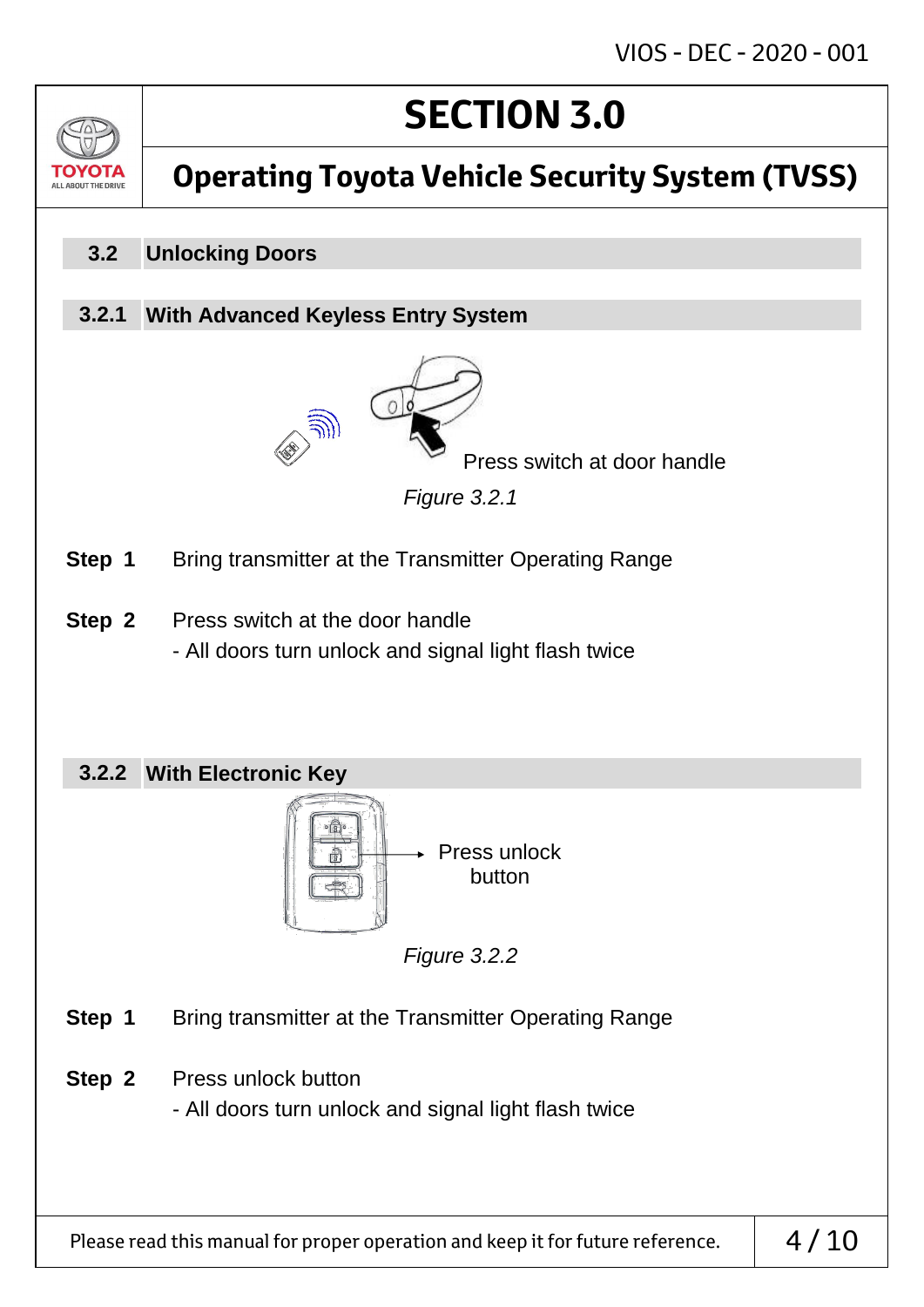

# **Operating Toyota Vehicle Security System (TVSS)**

**Unlocking Trunk 3.3**

Note : This function is applicable for Vios only

**With Advanced Keyless Entry System 3.3.1**



Press switch at trunk button.



- **Step 1** Bring transmitter at the Transmitter Operating Range
- **Step 2** Press switch at trunk button. - Trunk release with no signal flash.
- **Note** Only operate when Ignition OFF.
	- **With Electronic Key 3.3.2**



*Figure 3.2.2*

*Figure 3.3.1*

- **Step 1** Bring transmitter at the Transmitter Operating Range
- **Step 2** Press switch at trunk button.
	- Trunk release with no signal flash.

**Note** Only operate when Ignition OFF.

Please read this manual for proper operation and keep it for future reference.  $\vert$  5/10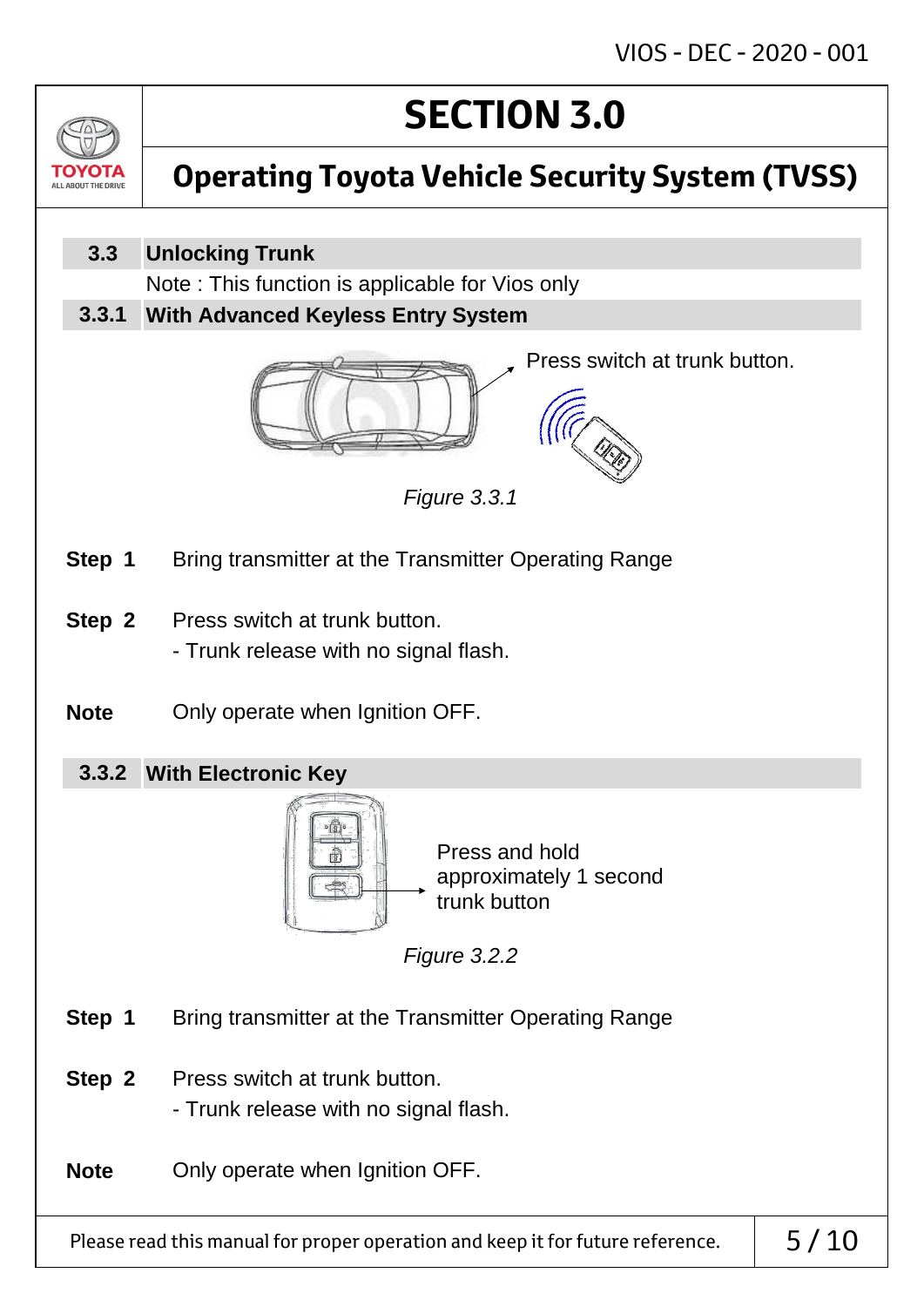

# **Operating Toyota Vehicle Security System (TVSS)**

**SECTION 3.0**

#### **Auto Relock Function 3.4**

## **Operation**

- Alarm unset by pressed Unlock button at transmitter.
- Auto relock will not occur when :
- 1) Any door is not fully closed.
- 2) Push Start Button remain ON.

## **Result**

• All doors turn lock & signal light flash once after 30 secs.

#### **Replacing Battery in Transmitter 3.5**

## **Operation**

You will need the following items:

- Small flathead screwdriver or coin
- Lithium battery CR2032
- ( Please refer to vehicle owner manual )

## **Result**

- Batteries can be purchased at Toyota dealer, local electric appliance shop or camera stores.
- Replace only with the same or equivalent type of battery.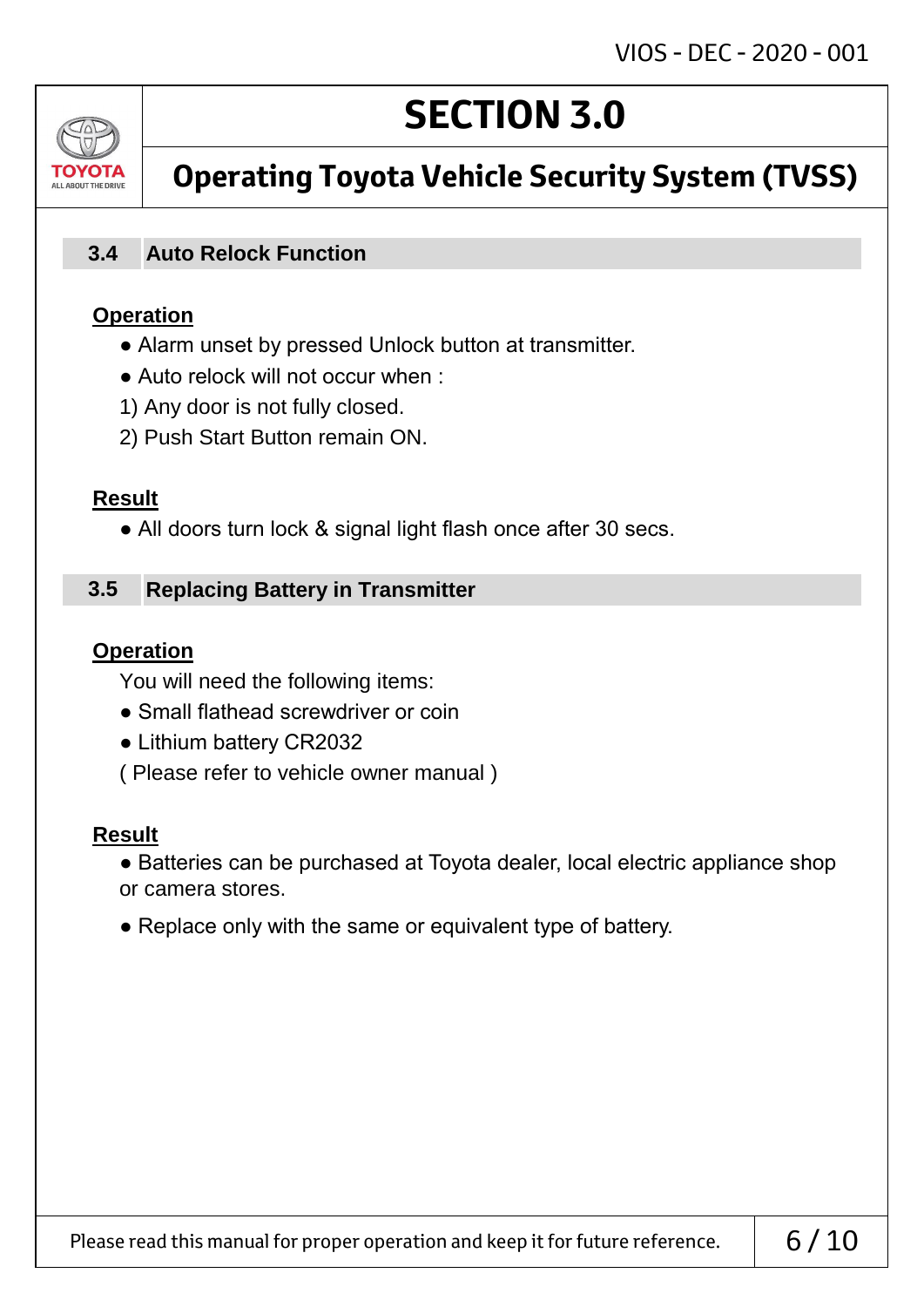# ALL AROUT THE DRIV

# **SECTION 3.0**

# **Operating Toyota Vehicle Security System (TVSS)**

#### **Activate Alarm System 3.6**

## **Operation**

- Push Start Button OFF.
- Close all doors, bonnet & trunk.
- Press unlock button at Transmitter or Switch at door handle.

## **Alarm Operating Condition**

• The alarm will operate under the following conditions:

1) When someone forcibly attempts to open a door or bonnet or trunk without using the remote control.

- 2) When the bonnet release lever is operated.
- 3) When the trunk release lever is operated.
- 4) When intrusion into vehicle is detected.
- 5) When tilting or jacking of vehicle.
- 6) When someone cut or remove the power line.

## **Result**

- All door turn lock & signal light flash once
- After 30 secs. LED indicator will flash & alarm is set.



*Figure 3.6*

• Hazard light will flash ON and OFF & Siren will sound intermittently. Alarm will continue for 10 cycles (30sec/cycle).

## **Note**

● To stop alarm, press Unlock Button at the Transmitter.

Please read this manual for proper operation and keep it for future reference.  $\begin{array}{|c|c|} \hline \text{7 / 10} \end{array}$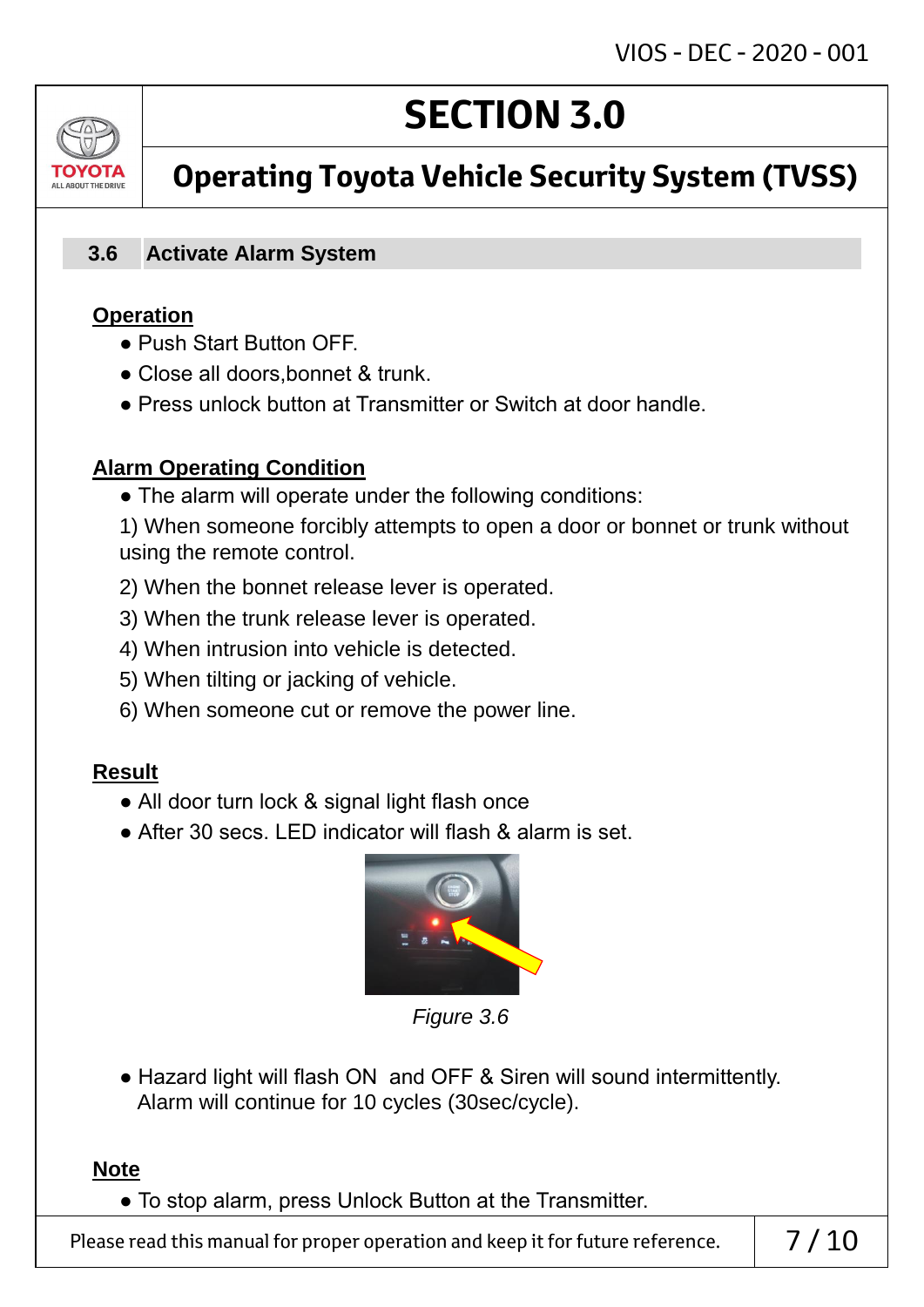# ALL AROUT THE DRI

# **SECTION 3.0**

# **Operating Toyota Vehicle Security System (TVSS)**

#### **Deactivate Alarm System 3.7**

## **Operation**

- The alarm will deactivate under following condition :
- 1) Unlock driver's door with transmitter.
- 2) Engine start.

## **Result**

• All doors turn unlock & signal light flash twice.

## **Note**

• If open using key, alarm will trigger. To OFF the alarm, insert key and start engine.

#### **Invalidity of Invasion and Tilt Sensor 3.8**

## **Operation**

- To disable the tilt & intrusion sensor must follow this condition:
- 1) Push Start Button OFF.
- 2) Door open.
- 3) Do lock & unlock operation 3 times at master switch.
- 4) Press Lock Button at Transmitter or Switch at Door Handle.
- The tilt sensor & intrusion activate under following the following conditions:
- 1) If you do not lock in keyless 5 minutes .
- 2) Push Start Button ON.
- 3) If you have unlocked using transmitter.

## **Result**

• All doors are lock & signal light flash once

## **Note**

● Interior protection and tilt protection is temporarily excluded

Please read this manual for proper operation and keep it for future reference.  $\begin{array}{c} \mid \\ \mid \quad \frac{8}{10} \end{array}$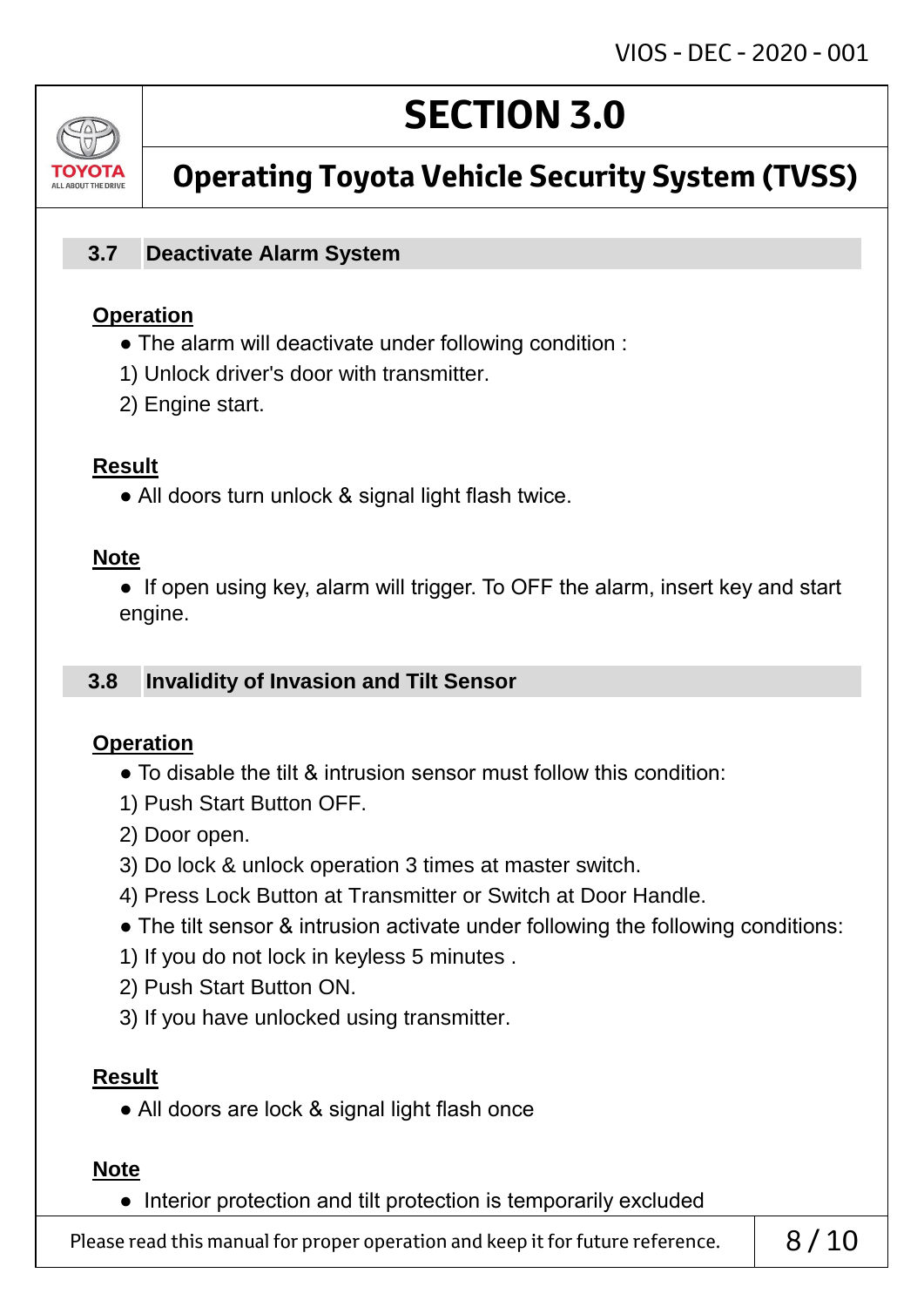

# **Operating Toyota Vehicle Security System (TVSS)**

#### **History Record 3.9**

## **Operation**

• To view the history records ::

 Turn IG ON at starter switch,the indicator light will flashing indicate the number of times the alarm occurs only (up to 16).

## **Result**

Indicator light will be flashing.



*Figure 3.9*